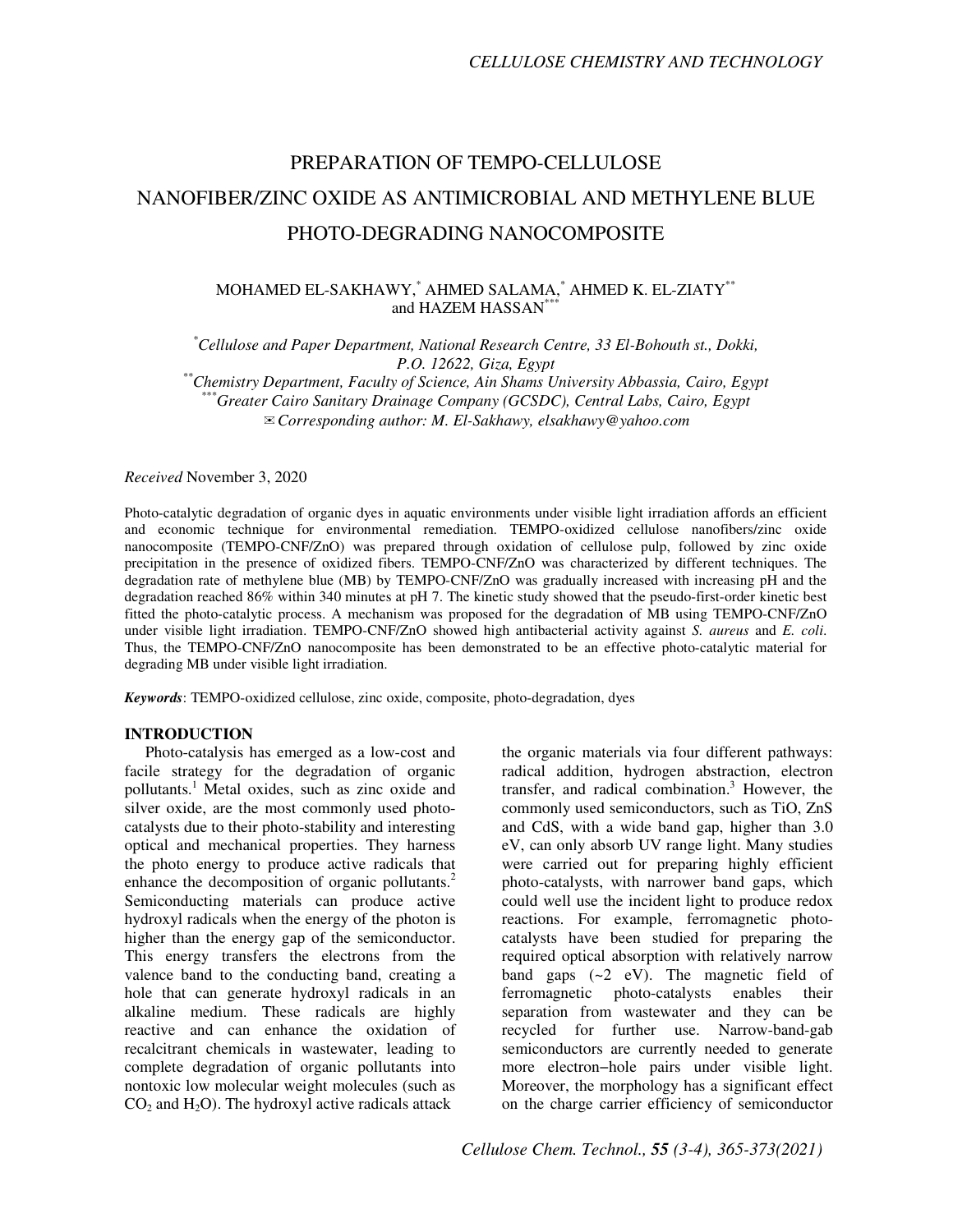photo-catalyst.<sup>4</sup> Polysaccharides have been considered recently as host materials of metal oxides and inorganic nanoparticles.<sup>5,6</sup> They can enhance the stability, control the special morphology, and assist the growth of nanoparticles.7,8 The exceptional features of metal nanoparticles, such as their electrical, magnetic, and optical properties, were preserved after immobilization on the polysaccharides. Metal nanoparticles/polysaccharides composite materials have been studied as a portable catalyst for water treatment, $9$  antimicrobial material<sup>10</sup> and, recently, as a photo-catalyst. $^{1,11}$ 

Cellulose nanofibers have several characteristics differing from those of conventional neat cellulose, such as specific surface area, special dimensions, morphology, crystallinity, and mechanical properties. Cellulose nanofibers based composites have a strong adsorption property and are a good candidate for wastewater treatment.<sup>12</sup> The oxidation of cellulose pulp through 2,2,6,6 tetramethyl piperidinyl-1-oxyl (TEMPO)-mediated oxidation is a promising process for preparing highly charged, carboxyl-functionalized cellulose nanofibers. $13$  TEMPO is highly stable nitroxyl radical, which is used in selective oxidation of primary alcohols to corresponding carboxylic acid and aldehydes in the presence of a primary oxidizing agent, such as sodium hypochlorite.

Nanostructured oxides of metals, such as magnesium, tin, titanium, zirconium and zinc, have interesting and unique morphological properties, including size depending properties, such as the scaling of the energy gap with a change in the electrical and optical properties. For example, a cellulose nanofibers/titanium dioxide composite was prepared and evaluated for photocatalytic activity under UV light. Composite films of  $TiO<sub>2</sub>$ – CNF were shown to be strongly photo-catalytically active in UV light, and subsequent modification with Au and Ag was displayed to improve their photo-catalytic efficiency in visible light.<sup>14</sup> Among nanostructured metal oxides, ZnO is considered as one of the most important oxide materials due to its specific properties. It is used in several applications, such as photo-catalysis, antibacterial materials, dyes and sensitized solar cells.<sup>15,16</sup> Several techniques have been applied to synthesize ZnO nanoparticles, such as the sol-gel method, vapor deposition, hydrothermal synthesis, thermal decomposition, precipitation, and spray pyrolysis.17,18 For expanding its applications, numerous composites of ZnO have been broadly studied. Different studies investigated the synthesis of cellulose derivatives/ZnO composites. Cellulose and its derivatives act as structural templates in the design and preparation of zinc oxide nanomaterials with many structural varieties.<sup>19</sup> Cellulose derivatives/ZnO composite materials were applied to adsorb organic dyes and treat wastewater by destroying and breaking up organic pollutants.

The most successful demonstration for the treatment of wastewater was reported by using titanium oxide (TiO<sub>2</sub>) and zinc oxide (ZnO).<sup>20</sup> However, zinc oxide is a more efficient photocatalyst than  $TiO<sub>2</sub>$ , because it has high reaction rates owing to its high efficiency to generate hydroxyl ions.<sup>21</sup> Moreover, ZnO enhances the possibility for visible-light photocatalytic  $\arctivity.<sup>22</sup>$  For all these features, a cellulosic material/ZnO composite is a promising candidate to remove organic pollutants, such as dyes, from wastewater. In the current study, 2,2,6,6tetramethylpiperidine-1-oxyl (TEMPO)-mediated oxidation was applied to produce TEMPO-CNF from cellulose pulp. Zinc oxide was prepared in the presence of oxidized cellulose fibers. The prepared TEMPO-CNF/ZnO was characterized and investigated as a photo-catalyst for organic pollutants from the wastewater, as well as an antimicrobial reagent to inhibit the growth of various bacteria and fungi.

# **EXPERIMENTAL**

# **Materials**

Bleached bagasse pulp was supplied by Qena Company of Paper Industry, Egypt. 2,2,6,6 tetramethylpiperidine-1-oxyl (TEMPO) and zinc sulfate heptahydrate were purchased from Sigma Aldrich. All other chemicals were of analytical grades and used without further purification.

#### **Preparation of TEMPO-oxidized cellulose (TEMPO-CNF)**

TEMPO-oxidized bagasse pulp was prepared through the dispersion of 20 g of bleached bagasse pulp in distilled water with TEMPO (0.8 g) and sodium bromide  $(8 \text{ g})$ .<sup>23</sup> Then, 300 mL of sodium hypochlorite solution (15%) was added with continuous stirring and the pH was adjusted to 10 using NaOH solution. Then, the pH was adjusted to 7 and the oxidized fibers were centrifuged several times. Finally, TEMPO-CNF was dialyzed for 6 days. TEMPO-CNF was treated using a Masuko grinder as a mechanical defibrillation technique.

#### **Synthesis of TEMPO-CNF/ZnO**

The formed TEMPO-CNF was immersed in 50 mL of zinc sulfate heptahydrate solution 0.2M. Then, 1M NaOH solution was dropped into the solution until the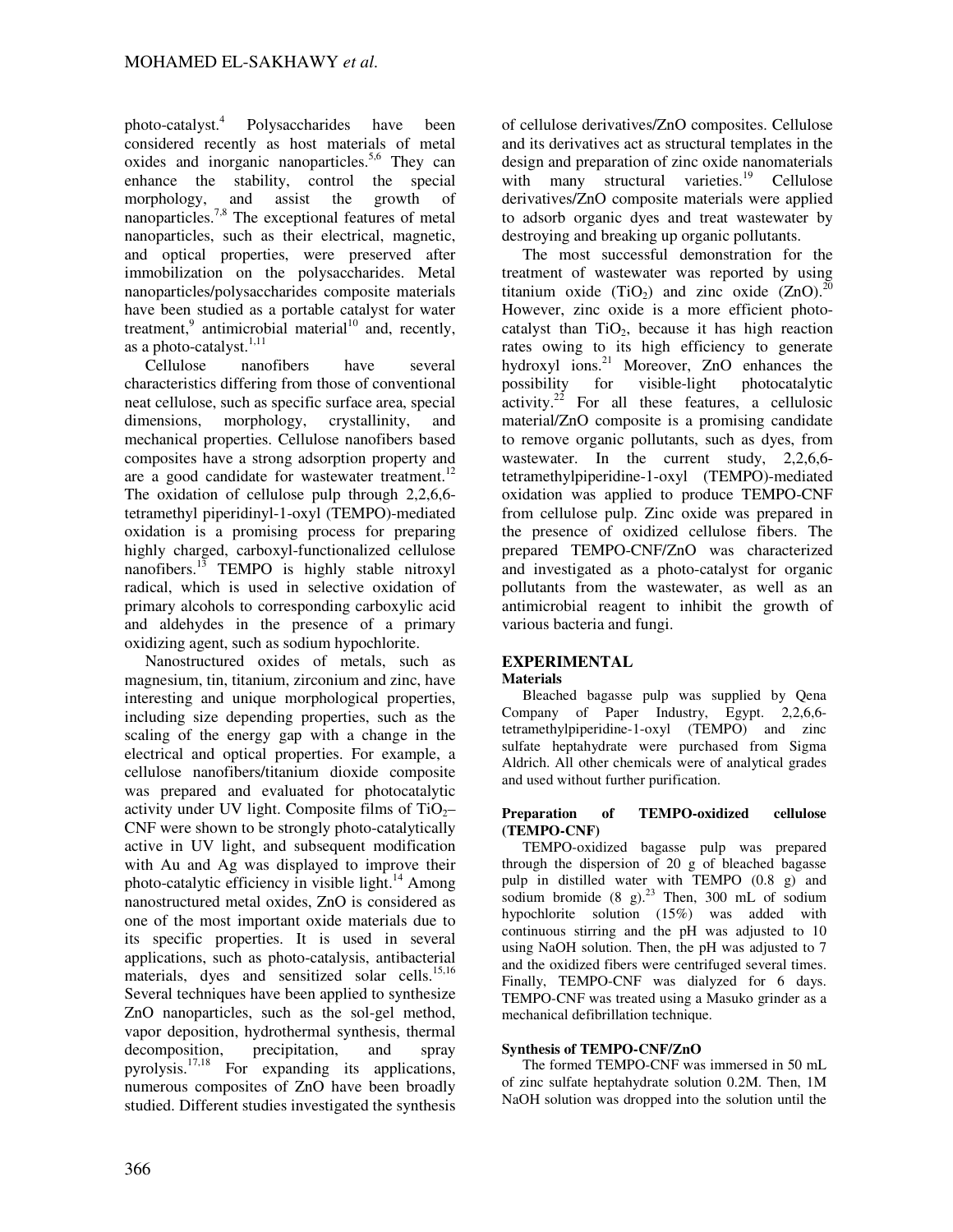pH reached 9 under continuous stirring at room temperature. The TEMPO-CNF/zinc oxide was formed by drying the precipitate at 90 °C for 48 hours, then sieved to separate only zinc oxide nanoparticles.

#### **Characterization methods**

The attenuated total reflectance Fourier transform infrared (ATR-FTIR) spectra of materials were obtained using a Thermo Nicolet FT-IR Avatar 320, with a diamond crystal, and the spectra were recorded from 500 to 4000  $cm^{-1}$ . X-ray diffraction was performed with a scanning rate of  $2\theta = 2.5^{\circ}/$ minute. Thermogravimetric analysis was accomplished with sensitivity measurements of 0.01 mg and 25  $\mu$ v, respectively. In each run, 10 mg of sample was heated to 1273 K, at a heating rate of 283 K/min under  $N_2$ flow at a rate of 30 mL/minute. Scanning electron microscopy was conducted at 5-10 keV at the National Research Center. Also, diffuse reflectance ultravioletvisible spectroscopy (UV–vis DRS) of the samples was carried out at room temperature using a UV–vis UNICO UV-2000 in the range of 200-1000 nm.

#### **Batch photo-catalytic degradation of MB**

The photo-degradation of MB was conducted in 100 mL of solution placed in a Pyrex reactor. The MB solution was introduced into the photo-reactor in addition to  $0.5$  g of TEMPO-CNF/ZnO addition to 0.5 g of TEMPO-CNF/ZnO nanocomposite. After achieving the adsorptiondesorption equilibrium, the sample was irradiated by visible light for a distinct time. During irradiation, agitation was maintained by an aerator to ensure a constant supply of oxygen and for stirring. 5 mL of sample was withdrawn from the bulk solution at predetermined time intervals and the degradation efficiency was determined by applying the following equation:

Degradation efficiency (%) =  $[C_o - C_t / C_o] \times 100$  (1)

where  $C_0$  (mg  $L^{-1}$ ) is the initial concentration dye and  $C_t$  (mg  $L^{-1}$ ) is its concentration at the time, t. The concentrations of MB in the samples were determined and corresponding to the maximum absorption wavelength of MB. All the measurements were made in triplicate, with errors below 5%, and average values were reported. The adsorption was studied in visible light with continuous stirring during the photocatalytic experiments. The decolorization was determined at the maximum wavelength of 630 nm.

#### **Antimicrobial screening**

The antibacterial activity of TEMPO-CNF and TEMPO-CNF/ZnO was tested against two types of bacteria: (i) gram-negative: *Escherichia coli* ATCC 11775, (ii) gram-positive: *Staphylococcus aureus*  ATCC 12600, as well as against *Aspergillus flavus* and *Candida albicans* ATCC 7102 as models of filamentous fungi using nutrient agar medium. The sterilized medium, autoclaved at 120 °C for 30 minutes

and incubated with one of the microorganisms, was put into a Petri dish to give a depth of 6.0 mm. The examined films, with a diameter of 1 cm, were placed on the seeded agar plate. After 24 hours of incubation at 37 °C, the diameters of the inhibition zones were measured.

## **RESULTS AND DISCUSSION**

# **Characterization of TEMPO-CNF/ZnO nanocomposite**

TEMPO-oxidation of cellulose pulp generates new carboxylic groups through selective oxidation of primary hydroxyl groups in the anhydroglucose units. The TEM image in Figure 1A displays TEMPO-CNF with the diameters in the range of 5-13 nm. These results were obtained previously in our work.<sup>13</sup> Moreover, the oxidized fibers have a uniform and homogeneous structure arising from the carboxylic groups, which assist the defibrillation of cellulose chains through the electrostatic repulsion force. Also, these groups could assist the cross-linking of the fibrils in different ways, such as the formation of intermolecular hydrogen bonding and supporting the formation of composites. In the current study, the carboxyl groups on TEMPO-CNF can be used to form a fully physically cross-linked nanocomposite with ZnO.

Morphological analysis of TEMPO-CNF before and after zinc oxide mineralization is shown in Figure 1. SEM images of TEMPO-CNF exhibit random spatial organization and a nonhomogeneous distribution of fiber diameters. After zinc oxide precipitation, the surface morphology of the TEMPO-CNF/ZnO nanocomposite is relatively homogenous and the formed zinc oxide layer shows the presence of microplates with ~0.5 µm length. These plates appear to be distinct and uniform, likely due to the interaction between the TEMPO-CNF and the formed nanoparticles, which decreases the attractive forces among nanoparticles, reducing their aggregation tendency. Using bioactive cellulose to assist inorganic mineralization has been reported in the literature.<sup>24</sup>

TEMPO-CNF and TEMPO-CNF/ZnO nanocomposite were characterized by FTIR spectroscopy, as shown in Figure 2A and B. TEMPO-CNF exhibits a peak at  $1160 \text{ cm}^{-1}$ assigned to the C–O–C ether bonds, while the peak at 1630 cm−1 can be assigned to the carboxylate groups. The TEMPO-CNF/ZnO composite exhibits a characteristic band at 440  $\text{cm}^{-1}$  due to the stretching mode of the zinc and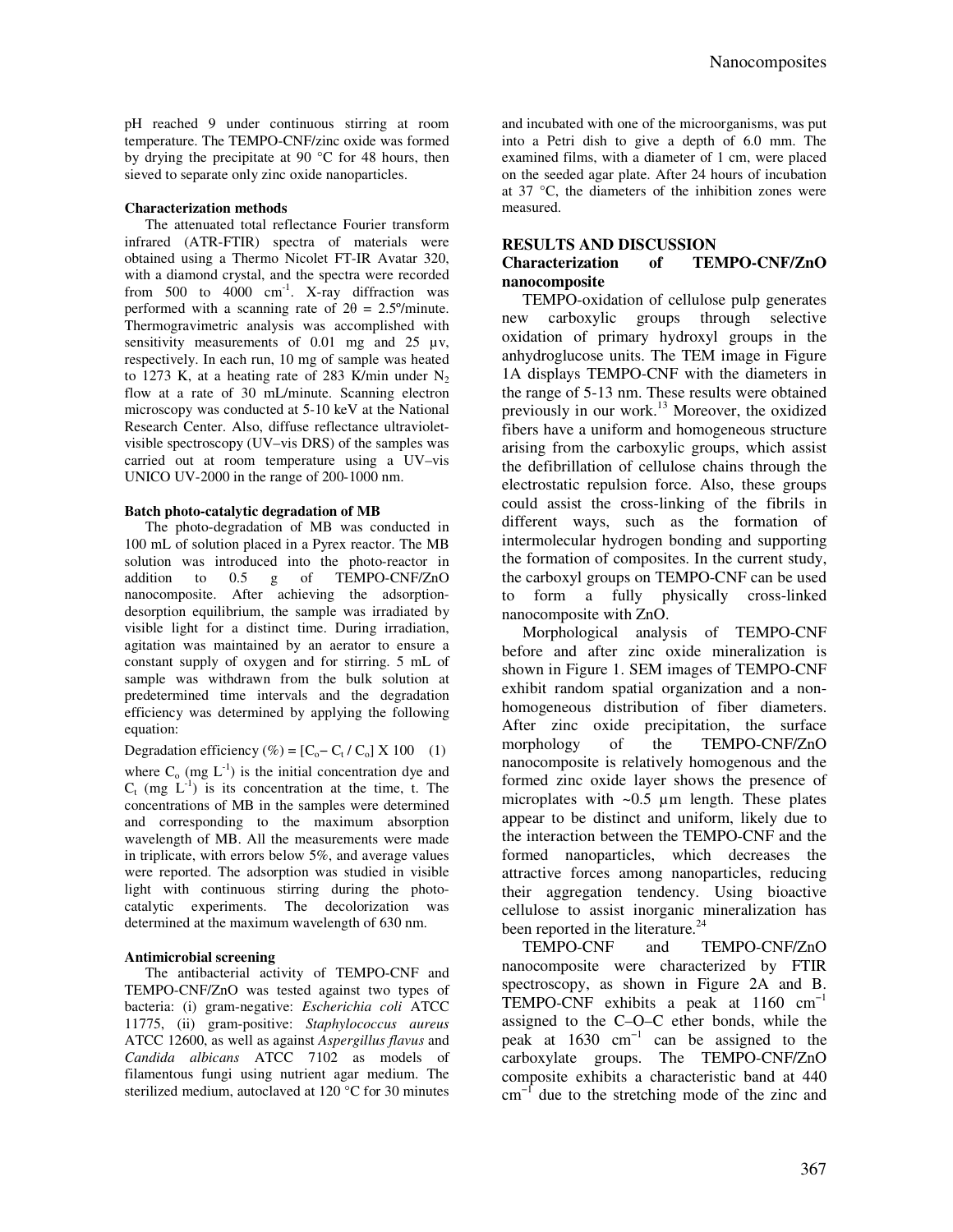oxygen bond, which confirms the presence of ZnO species in the final composite. Moreover, a peak at 1100  $\text{cm}^{-1}$  may be attributed to C–O–C ether bonds. Also, a peak at  $1623 \text{ cm}^{-1}$ , corresponding to the carboxylate groups, could be related to the adsorption of carboxylate onto ZnO

structures. The broadband at  $3300 \text{ cm}^{-1}$  is assigned to –OH stretching. Moreover, the FTIR spectrum of the TEMPO-CNF gel exhibits a peak at 1160 cm−1, corresponding to the C–O–C ether bonds, while the peak at  $1630 \text{ cm}^{-1}$  corresponds to the carboxylate groups.<sup>25</sup>



Figure 1: TEM image of TEMPO-CNF (A); SEM images of TEMPO-CNF (B) and TEMPO-CNF/ZnO nanocomposite at different magnifications (C and D)



Figure 2: FT-IR spectra of TEMPO-CNF (A) and TEMPO-CNF/ZnO (B); XRD pattern of TEMPO-CNF/ZnO nanocomposite (C)

CNF was prepared and characterized by XRD in a previously published study.<sup>26</sup> The XRD pattern of the TEMPO-CNF/ZnO nanocomposite is shown in Figure 2C. The TEMPO-CNF/ZnO nanocomposite exhibits peaks at  $2\theta$  values of  $32^\circ$ , 34.1°, 35.2°, 46.3°, 58.6° and 62.7°, assigned to the ZnO crystal planes of (100), (002), (101),  $(102)$ ,  $(110)$ , and  $(103)$ , respectively, which are

indexed to the hexagonal ZnO wurtzite structure (JCPDS no. 36–1451). The results suggested the successful formation of crystalline ZnO.

The thermogravimetric curves of TEMPO-CNF and TEMPO-CNF/ZnO nanocomposite are shown in Figure 3. TEMPO-CNF and TEMPO-CNF/ZnO contain a layer of moisture, which is eliminated at 110 °C. The decomposition that can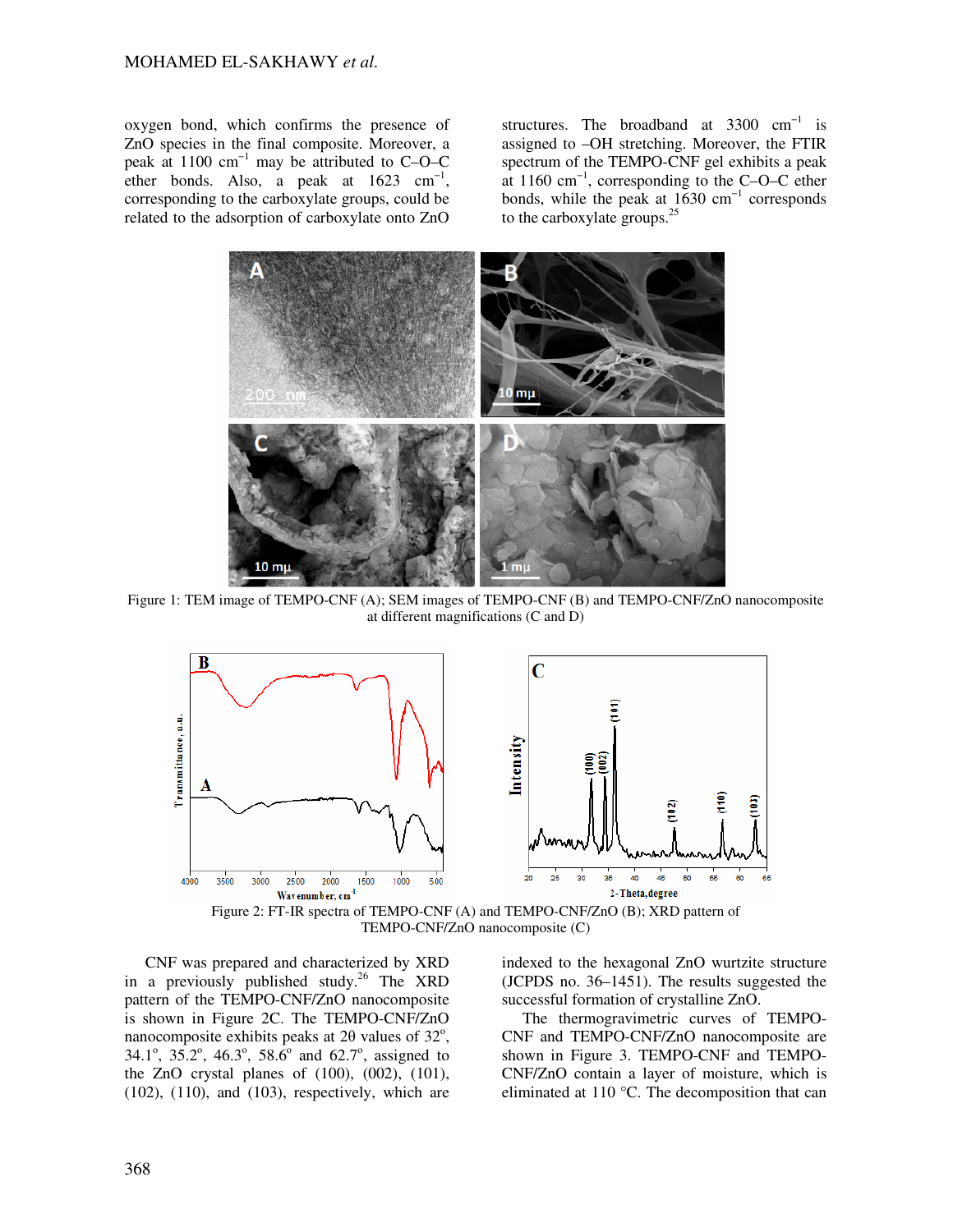be seen in the thermogram curves of both TEMPO-CNF and TEMPO-CNF/ZnO between 250 and 300 °C was attributed to the decomposition of the cellulose fiber and the decomposition from 500 °C was attributed to the

region of D-glucopyranose monomer and the thermal degradation of the organic part, $27$  it reached 76% of the mass loss, leaving 24% residue for TEMPO-CNF.<sup>28</sup>



Figure 3: TGA curves of TEMPO-CNF (A) and TEMPO-CNF/ZnO (B)

However, the TEMPO-CNF/ZnO composite exhibits higher thermal stability, compared with pure TEMPO-CNF, along the whole studied temperature range, and shows a moderate steady degradation rate, without a sharp degradation peak between 200-400 °C, in contrast to pure TEMPO-CNF. This could be attributed to the presence of ZnO nanostructures that can disperse within the cellulose fibers and shield them. The highly thermo-stable inorganic nanomaterials can improve the thermal degradation temperature of cellulose. It is known that ZnO has thermal stability over 900  $^{\circ}$ C.<sup>29</sup> The estimated mass loss of TEMPO-CNF/ZnO composite was 54%, with a residual mass of 46%, due to the presence of the thermally stable ZnO particles.

## **Photo-catalytic degradation of MB using TEMPO-CNF/ZnO nanocomposite**

The photo-catalytic activity of the TEMPO-CNF/ZnO nanocomposite under simulated sunlight was examined using MB as a model for organic dye. Adsorption was accomplished via the charge and roughness of the nanocomposite surface. The equilibrium adsorption of MB by TEMPO-CNF/ZnO nanocomposite was reached after 90 minutes. Then, MB degradation started by visible light irradiation. The effect of adsorption and photo-degradation by the TEMPO-CNF/ZnO nanocomposite on MB concentration is shown in Figure 4A. MB shows a major absorption band at 655 nm. The addition of TEMPO-CNF/ZnO nanocomposite to the MB solution under visible light illumination leads to an apparent reduction in absorption with a slight wavelength shift. The intensity at 655 nm decreases progressively in the course of the photo-degradation of MB via the aromatic ring opening.

The UV-visible light plays a vital role in nanosized semiconductors that could be controlled by calculating the band gap energy. The optical band gap was confirmed by using the Tauc relation. The Kubelka-Munk function is applied to convert the diffuse reflectance into an equivalent absorption coefficient and is generally used to analyze the powder sample by the extrapolation of the linear portion of the graph between [αhν] 2 versus photon energy (hν), as shown in Figure 4B. The optical band gap energy value of the TEMPO-CNF/ZnO nanocomposite is 2.94 eV, which is in the blue region, compared to the bulk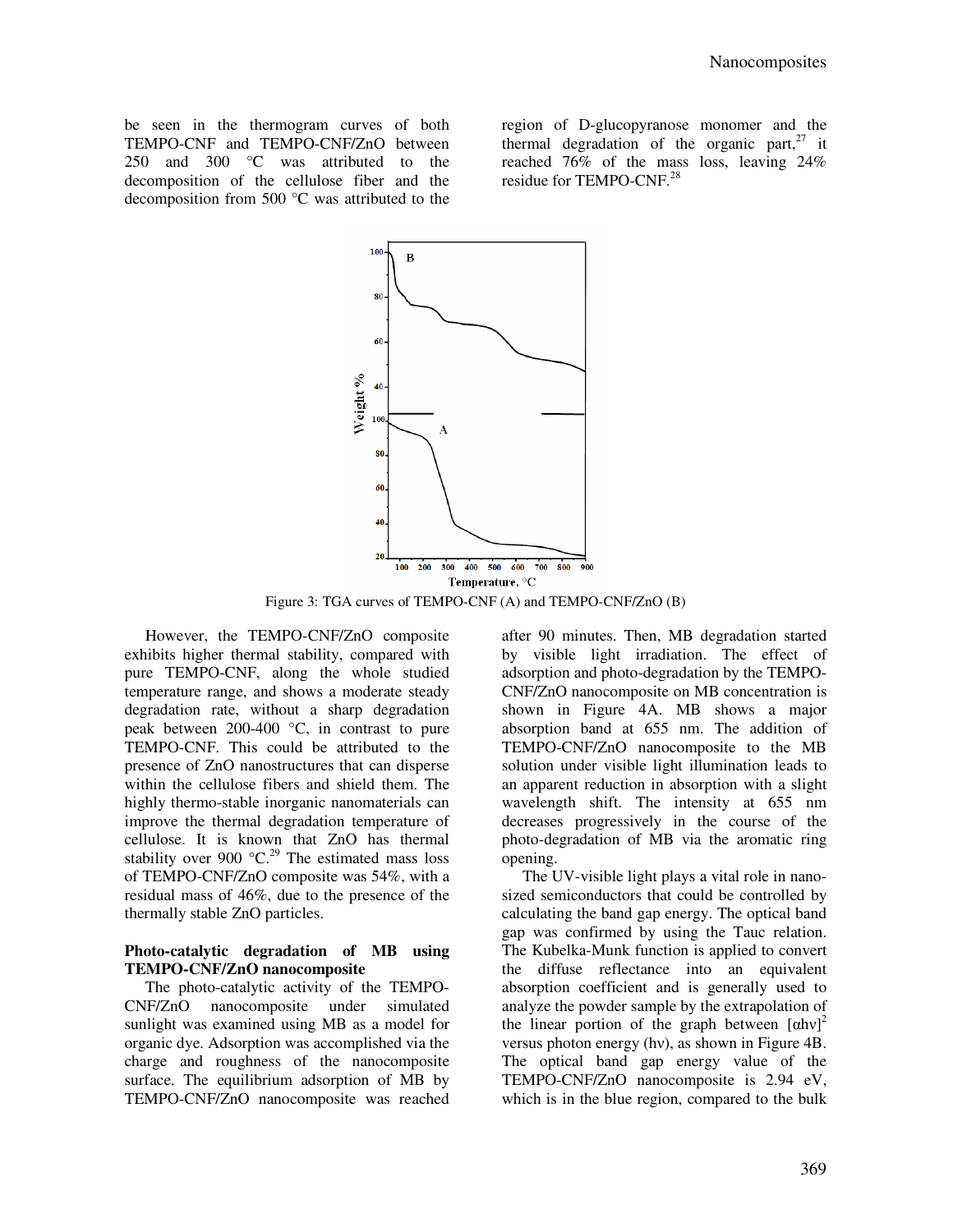ZnO (3.3 eV). This could be referred to the additional sub-band-gap energy levels induced by the abundant surface and interface defects in the accumulated particles.<sup>30</sup> This variation of band gap is an important aspect of the photo-catalytic activity of the TEMPO-CNF/ZnO nanocomposite.

The pH of the medium is an important parameter in the heterogeneous photo-catalysis process. The role of pH on the rate of photocatalytic degradation was studied in the pH range 2-7. The degradation rate gradually increased as the pH increased, due to the presence of excess OH<sup>-</sup> anions that enhance the photo-generation of hydroxyl radicals and increase the rate of degradation, as shown in Figure 5A.

The time effect on the photo-catalytic performance of TEMPO-CNF/ZnO under visible light irradiation toward the photo-degradation of MB is shown in Figure 5B. The degradation is denoted as a relation between (C/Co) and

irradiation time, where Co and C are the concentrations of MB at the initial time and at time t, respectively. From the results, it is clear that the degradation of MB reached 86% within 340 minutes when utilizing TEMPO-CNF/ZnO.

The rate constant values, k, of both pseudofirst-order and pseudo-second-order kinetic models were used to fit the experimental data. The linearized forms of the pseudo-first-order and pseudo-second-order are given in Equations (1) and (2):

$$
(\text{-}) \ln \frac{ct}{c_0} = \text{K}_{\text{obs}}t \tag{1}
$$
\n
$$
\frac{1}{ct} - \frac{1}{c_0} = \text{K}_{\text{obs}}t \tag{2}
$$

 (2) where  $k_{obs}$ : rate constant and at time t (min),  $C_0$ : concentration at time  $0$ , and  $C_t$ : concentration at a certain time.

 $4.0$ 



Figure 4: Adsorption and degradation contribute to lower MB concentrations (A); plots of (αhν) 2 *versus* hν of TEMPO-CNF/ZnO nanocomposites (B)



Figure 5: Effect of pH on photo-catalytic degradation at MB concentration: 20 ppm and TEMPO-CNF/ZnO dose: 0.5 g (A); Effect of time on photo-catalytic degradation of TEMPO-CNF/ZnO at MB concentration: 20 mg/L; TEMPO-CNF/ZnO: 0.5 g/50 mL and pH: 7.0 (B)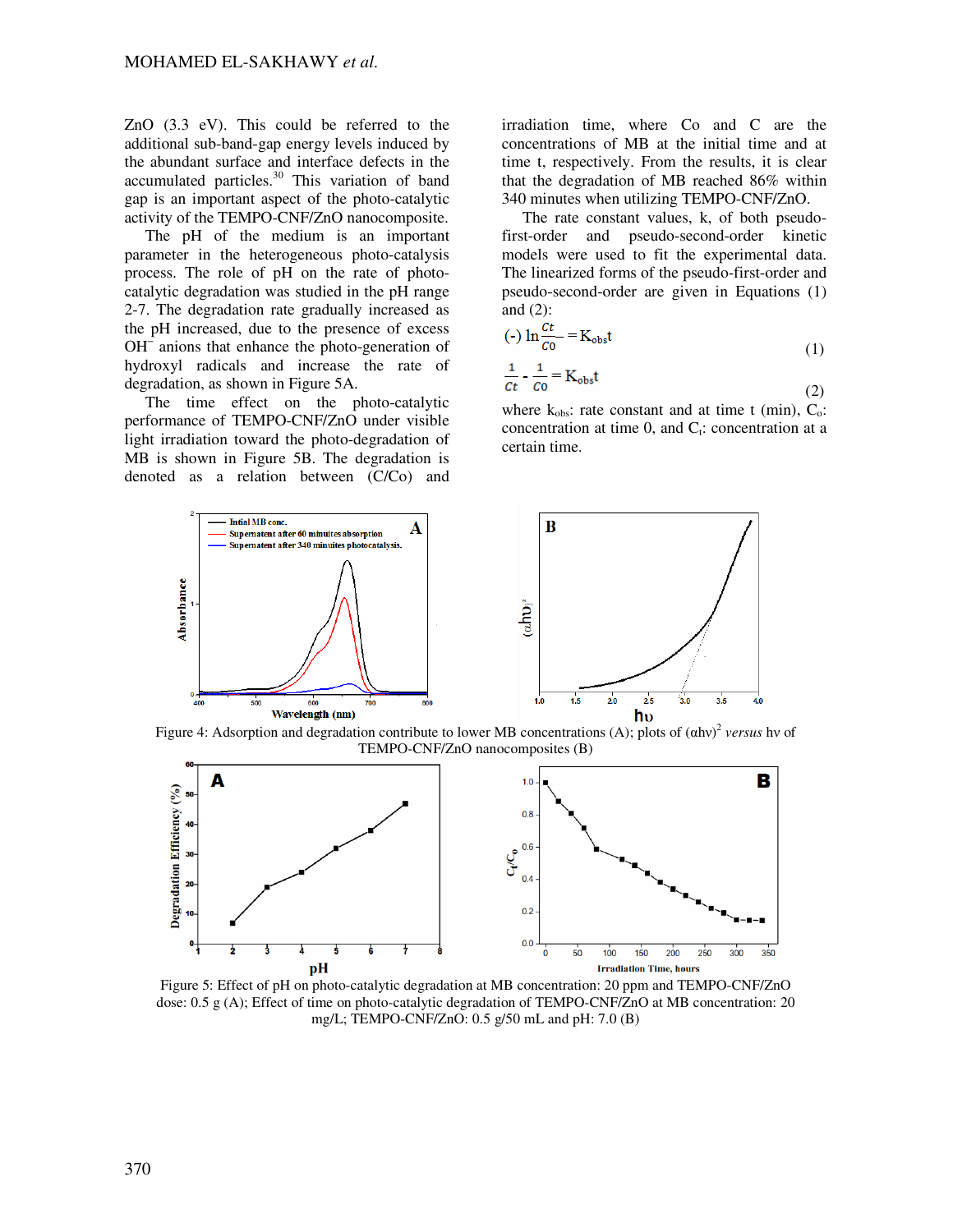

Figure 6: Mechanism of photo-catalytic degradation of MB by TEMPO-CNF/ZnO (TOC/ZnO)

The kinetic linear plots of (-)  $\ln \frac{c_0}{c_0}$  versus t and  $\frac{1}{c_1}$  -  $\frac{1}{c_2}$  versus t are drawn for the pseudo-firstorder and pseudo-second-order models, respectively. The correlation coefficient obtained from the pseudo-first-order model ( $R^2 = 0.98$ ) is higher than that from the other investigated model  $(R^2 = 0.88)$ .

The mechanism of photo-catalytic activity of TEMPO-CNF/ZnO can be explained in terms of reactive oxygen species. TEMPO-CNF/ZnO is a semiconductor and it can generate electron-hole pairs after absorbing a photon. Low recombination between the excited electrons and holes is the significant characteristic of the TEMPO-CNF/ZnO to achieve good photocatalytic activity. Briefly, when visible light is irradiated on TEMPO-CNF/ZnO, electrons from its valence band get excited to the conduction band, leaving holes behind. These photogenerated electrons are captured by dissolved  $O<sub>2</sub>$  in solutions to produce  $O_2$ • radicals. The thus obtained  $O_2$ • radicals can react with H<sup>+</sup> to produce  $H_2O_2$ , leading to the formation of OH<sup>\*</sup> radicals. Also, the photo-generated holes can react with  $H_2O$  and OH<sup> $-$ </sup> to produce OH $\bullet$  radicals. Thus, the generated reactive oxygen species (OH radicals) are responsible for the photo-degradation of the organic dye solution. The possible photochemical reactions taking place can be summarized in Figure 6.

## **Antimicrobial activity**

Liu and Yang suggested that photo-catalytic oxidation enhanced the disinfection capability toward gram-positive and gram-negative bacteria in wastewater.<sup>31</sup>

Isolated colonies of each organism were tested in terms of their susceptibility by the disc diffusion method.



Figure 7: Antimicrobial activity of TEMPO-CNF and TEMPO-CNF/ZnO nanocomposite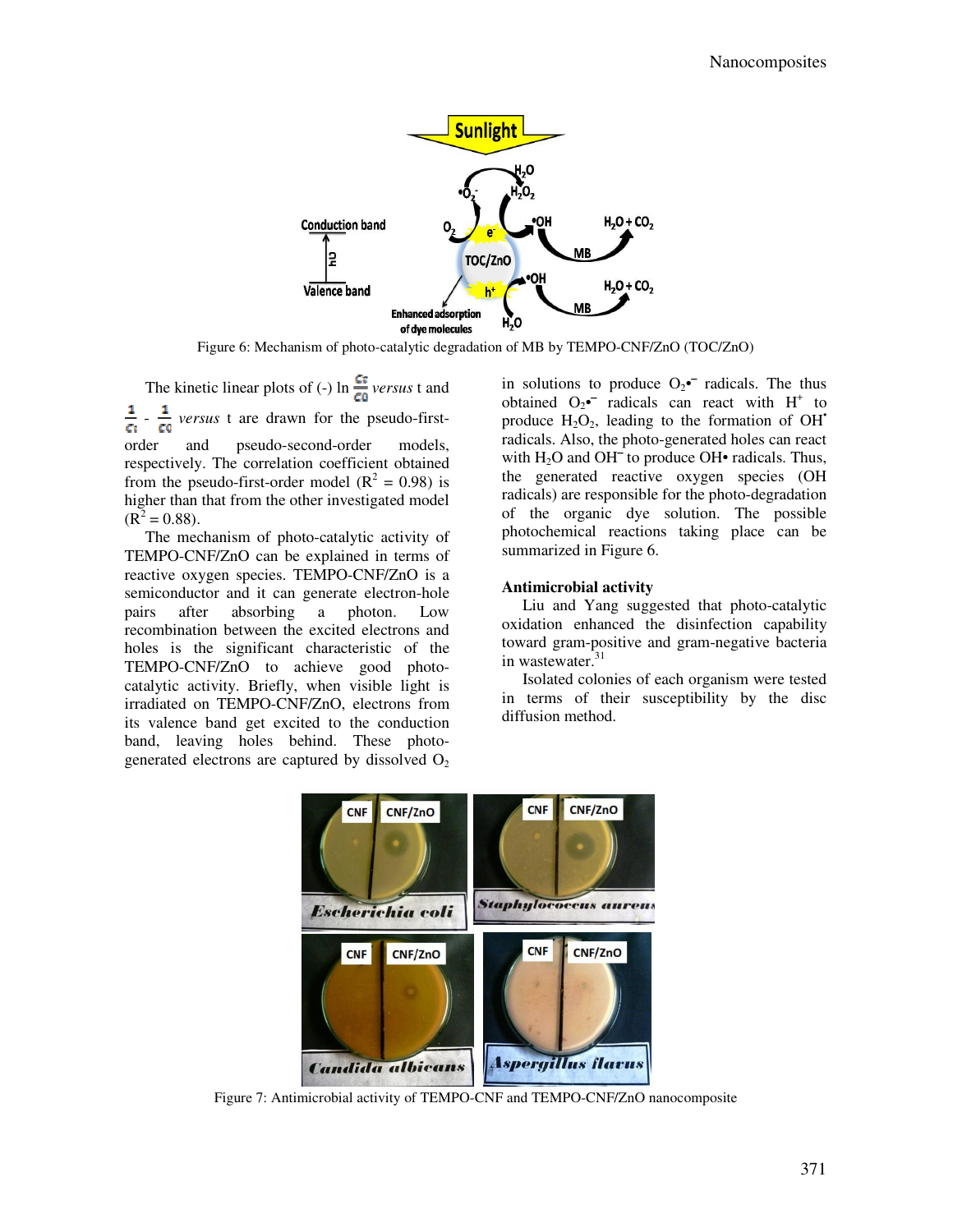TEMPO-CNF exhibited low antibacterial activity (9 mm) against both *S. aureus* and *E. coli*. Moreover, there is no activity recorded against the fungi species. However, the TEMPO-CNF/ZnO nanocomposite has high antibacterial activity against both gram-positive and gram-negative pathogenic bacteria *S. aureus* and *E. coli* (Fig. 7 and Table 1). The inhibition zones for the TEMPO-CNF/ZnO nanocomposite against *S. aureus* and *E. coli* were of 28 and 23 mm, respectively. However, TEMPO-CNF/ZnO did not show antifungal activity toward *Aspergillus flavus*, while it showed moderate activity against *Candida albicans*. The inhibition zone against *C. albicans* was 14 mm. The antimicrobial activity of the ZnO nanocomposite is due to the reactive

oxygen species produced by zinc oxide. Thus, the zinc ions released will attack the negatively charged bacterial cell wall and cause cell wall leakage. The higher reactivity of the nanocomposite toward *E. coli*, compared to *S. aureus*, may be attributed to the presence of a thick layer of peptidoglycans in the cell wall of *S. aureus*, compared to *E. coli*. The gram-negative bacteria have a structure of cell wall relatively more complex than that of gram-positive cells. $3$ So, a longer oxidation time of the photo-catalyst would be required for inactivation of gramnegative bacteria by wall destruction during photo-catalytic inactivation. To conclude, the generated reactive oxygen species (OH radicals) are responsible for killing the bacteria

Table 1 Antimicrobial activity of the synthesized TEMPO-CNF and TEMPO-CNF/ZnO nanocomposites

| Sample           |                                    | Inhibition zone diameter (mm/mg sample) |                       |                    |                  |  |
|------------------|------------------------------------|-----------------------------------------|-----------------------|--------------------|------------------|--|
|                  |                                    | Escherichia coli                        | Staphylococcus        | Aspergillus flavus | Candida albicans |  |
|                  |                                    | $(G^{\cdot})$                           | <i>aureus</i> $(G^+)$ | (fungus)           | (fungus)         |  |
| Standard         | Ampicillin<br>antibacterial agent  | 25                                      | 21                    |                    |                  |  |
|                  | Amphotericin B<br>antifungal agent |                                         |                       | 17                 | 21               |  |
|                  | Control: DMSO                      | 0.0                                     | 0.0                   | 0.0                | 0.0              |  |
| <b>TEMPO-CNF</b> |                                    | 9                                       |                       | 0.0                | 0.0              |  |
| TEMPO-CNF/ZnO    |                                    | 23                                      | 28                    | 0.0                | 14               |  |

Table 2 Comparison of photo-catalytic degradation of MB by various photo-catalysts

| Photo-catalyst                        | Percentage of<br>degradation | Source<br>of light         | Initial conc.<br>(mg/L) |
|---------------------------------------|------------------------------|----------------------------|-------------------------|
| ZnO prepared by precept <sup>33</sup> | 81%                          | UV at 180 min.             | 20                      |
| ZnO prepared by sol-gel <sup>33</sup> | 92.5%                        | $UV$ at 180 min.           | 20                      |
| Cellulosic fibers coated with $ZnO34$ | 70%                          | $UV$ at 480 min.           | 3                       |
| Cellulose/ $ZnO35$                    | 69.5%                        | Vis. at $60 \text{ min}$ . |                         |
| Cellulose/ $ZnO35$                    | 58.7%                        | Vis. at 90 min.            | 10                      |
| TEMPO-CNF/ZnO (current study)         | 86%                          | Vis. at 340 min.           | 20                      |

Table 2 presents a comparative evaluation of available photo-catalysts for methylene blue dye. It can be observed that TEMPO-CNF/ZnO has better performance than other reported photocatalysts. TEMPO-CNF/ZnO is a promising candidate photo-catalyst that can save energy and degrade dyes.

# **CONCLUSION**

A novel sustainable TEMPO-CNF/ZnO nanocomposite was synthesized by oxidation of cellulose pulp, followed by zinc oxide

precipitation. The TEMPO-CNF/ZnO nanocomposite exhibited excellent photo-catalytic activity in the degradation of MB under visible light irradiation and the degradation of MB reached 86% in 340 minutes. The developed material showed antibacterial activity against *S. aureus* and *E. coli*. Thus, the prepared TEMPO-CNF/ZnO nanocomposite has been demonstrated as an effective antimicrobial and photo-catalytic material for degrading MB under visible light irradiation.